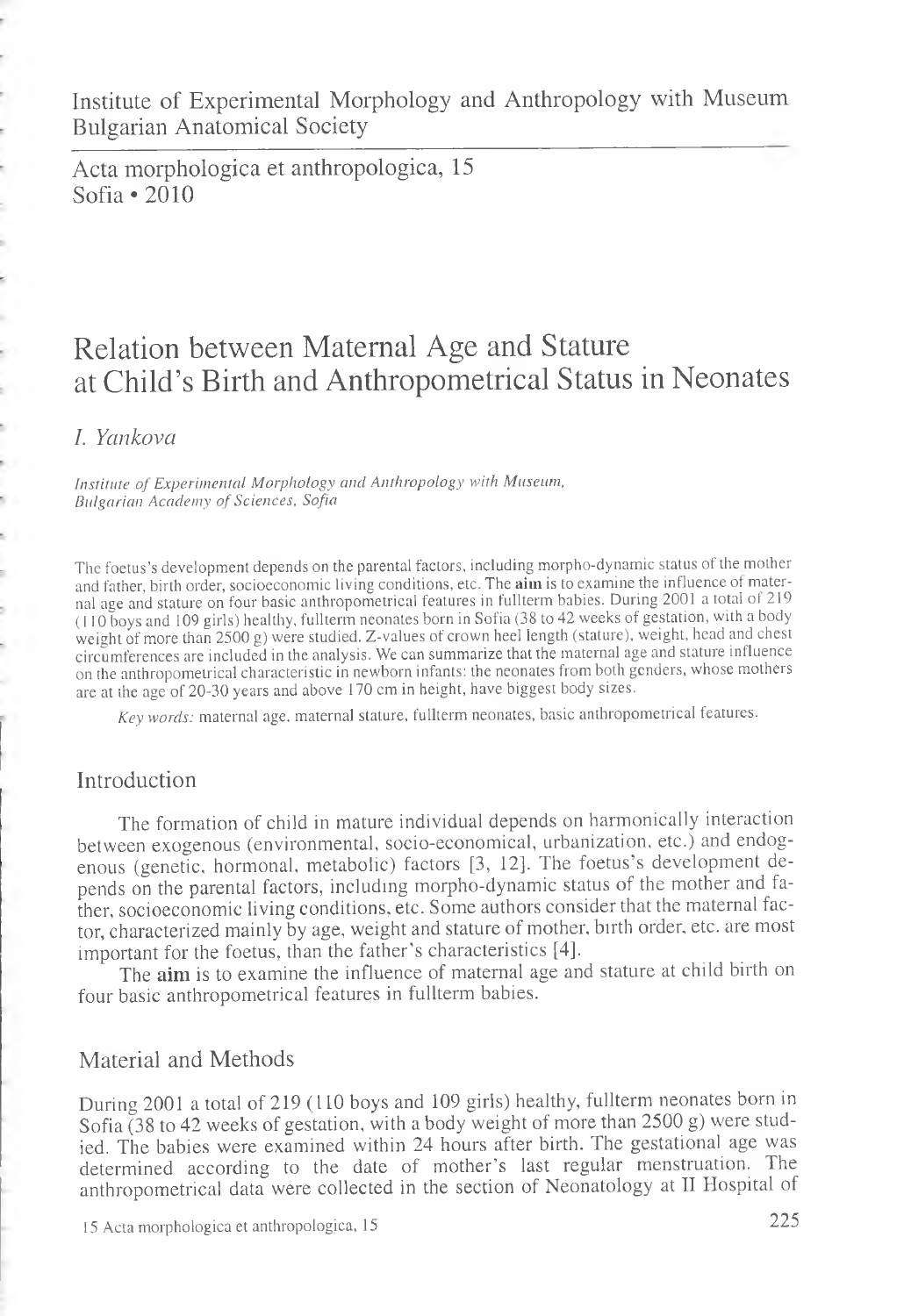Obstetrics and Gynaecology "Sheynovo". Thirty-eight anthropometrical features were measured by Martin - Sailer's classical methods [6], in lying position of the child, from the right side of the body. Z-values of stature, weight, head and chest circumferences are included in the analysis. The crown heel length (stature) of the neonates is taken with the baby lying nude on a horizontal measuring table resembling a stadiometer to the nearest 0.5 cm. The infant's head is held in the vertical "Frankfurt plane". The body weight is measured with a beam balance to the nearest 0.01 kg and the circumferences are measured by plastic type to the nearest 0.5 cm.

The statistical analysis of the data is realized using statistical software for Windows - SPSS 11.0. Z-score transformation was applied to variables for easier comparison of the anthropometrical features independently of their measure units and different scales. For assessment of the influence of maternal age and stature on newborns' anthropometrical status, one-way ANOVA analyses and post hoc Tukey Honestly Significant Difference Test (HSD-test for unequal N) were applied.

According to the maternal age and stature the studied newborn infants are distributed in following groups (Table 1).

| .<br>jrouds<br>Factors |                 |                |               |              |
|------------------------|-----------------|----------------|---------------|--------------|
| Mother's age           | $\leq$ 20 years | $21-25$ years  | $26-30$ years | $>$ 30 years |
| Mother's stature       | $\leq$ 160 cm   | $161 - 170$ cm | > 170 cm      |              |

Table 1. Groups of neonates according to the maternal age and stature

# Results

#### Age of mothers

The mothers in the study are aged 16-43 years.

The newborn boys of mothers aged over 26 years (III and IV groups) have values of the features above the means and boys who have younger mothers (I and II groups) have body sizes under or near to the means (Table 2, Fig. 1). The maternal age influenced significantly only the body weight and chest circumference.

The newborn girls whose mothers are aged 21-25 years (II group) have biggest body sizes (Table 2, Fig. 1). The girls whose mothers are under 20 and over 30 years of

| Mother's<br>age                     | Z-score values of anthropometrical features |          |                  |                   |                         |                     |                  |                   |  |
|-------------------------------------|---------------------------------------------|----------|------------------|-------------------|-------------------------|---------------------|------------------|-------------------|--|
|                                     | boys                                        |          |                  |                   | girls                   |                     |                  |                   |  |
|                                     | crown<br>heel<br>length                     | weight   | head<br>circumf. | chest<br>circumf. | crown<br>heel<br>length | weight              | head<br>circumf. | chest<br>circumf. |  |
| I group<br>$\leq$ 20 y)             | 0.044                                       | $-0.247$ | $-0.319$         | $-0.235$          | $-0.82$                 | $-0.983$            | $-0.380$         | $-0.655$          |  |
| II group<br>$(21-25 \text{ v})$     | $-0.184$                                    | $-0.268$ | $-0.150$         | $-0.190$          | 0.183                   | 0.331               | 0.175            | 0.291             |  |
| III group<br>$(26-30y)$             | 0.164                                       | 0.284    | 0.200            | 0.129             | $-0.003$                | 0.026               | $-0.020$         | 0.039             |  |
| IV group<br>$(>30 \text{ V})$       | 0.206                                       | 0.355    | 0.233            | 0.504             | 0.027                   | $-0.254$            | $-0.080$         | $-0.279$          |  |
| Test for<br>multiple<br>comparisons |                                             |          |                  |                   | $I/II^*$                | $1/11*$<br>$1/111*$ |                  | $VII*$            |  |

T a b 1 e 2. Differences in Z-score values of anthropometrical features in neonates according to maternal age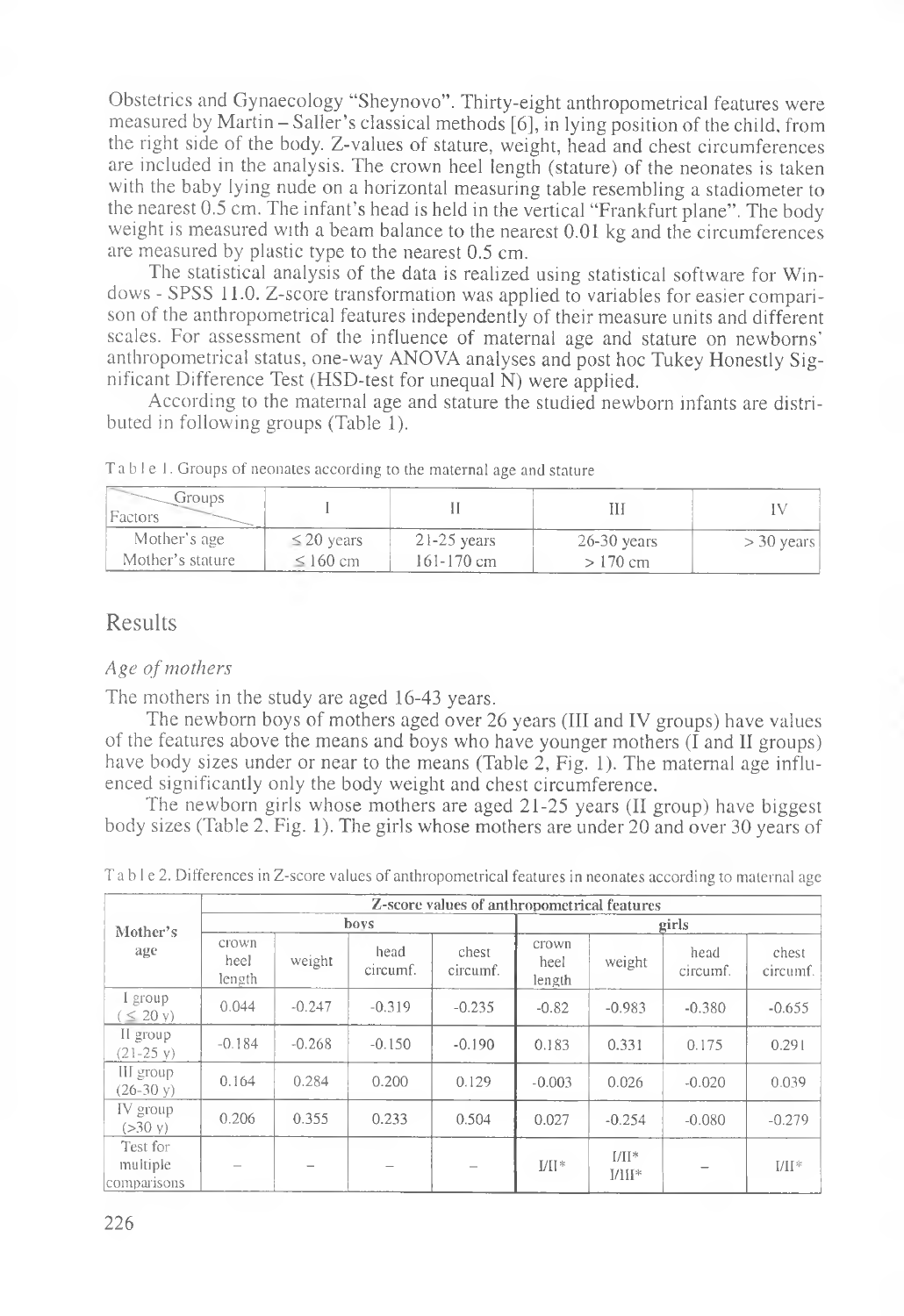

Fig. 1. Z-score values of basic anthropometrical features in neonates according to maternal age

age (I and IV groups) have values of the studied anthropometrical features lower than the means.

The pairwise multiple comparisons test shows significant differences between first and second groups of girls (with mothers younger than 20 years and mothers aged 21-25 years) in crown heel length, body weight and chest circumference. Significant differences in body weight are observed also between girls from first and third groups.

In some studies a tendency to increment of newborns' body weight and crown heel length with enhancement of maternal age is reported [1, 5, 11. 13]. Numerous authors recorded also that the younger and older mothers give birth to babies who are lighter and shorter  $[10, 14]$ . According to  $S$  erejski  $[9]$  and  $R$  oush a m & G r a c e y  $[8]$ mothers aged 15-18 years give birth to babies with retarded intrauterine development more frequently and consider that this maternal age could be a risk factor for low birth weight.

#### *Stature of mothers*

The stature of mothers varies between 150.0 cm and 184.0 cm.

The boys born to mothers under 160.0 cm (I group) and above 170.0 cm high (III group) have values of the anthropometrical features above the means, as these whose mothers are above 170.0 cm high have bigger values of the crown heel length and chest

| Mother's<br>stature (cm)            | Z-score values of anthropometrical features |                          |                  |                   |                      |           |                  |                   |  |
|-------------------------------------|---------------------------------------------|--------------------------|------------------|-------------------|----------------------|-----------|------------------|-------------------|--|
|                                     | boys                                        |                          |                  |                   | girls                |           |                  |                   |  |
|                                     | crown<br>heel<br>length                     | weight                   | head<br>circumf. | chest<br>circumf. | crown heel<br>length | weight    | head<br>circumf. | chest<br>circumf. |  |
| I group<br>$( \le 160)$             | $-0.03$                                     | 0.153                    | 0.156            | 0.048             | $-0.491$             | $-0.333$  | $-0.341$         | $-0.101$          |  |
| II group<br>$(161-170)$             | $-0.08$                                     | $-0.132$                 | $-0.104$         | $-0.060$          | 0.065                | $-0.02$   | 0.117            | $-0.060$          |  |
| III group<br>(>170)                 | 0.363                                       | 0.146                    | 0.032            | 0.078             | 0.401                | 0.332     | 0.095            | 0.237             |  |
| Test for<br>multiple<br>comparisons | $\overline{\phantom{a}}$                    | $\overline{\phantom{a}}$ |                  |                   | $U^*$<br>$1/111*$    | <b>OB</b> |                  | ٠                 |  |

T a b 1 e 3. Differences in Z-score values of anthropometrical features in neonates according to maternal stature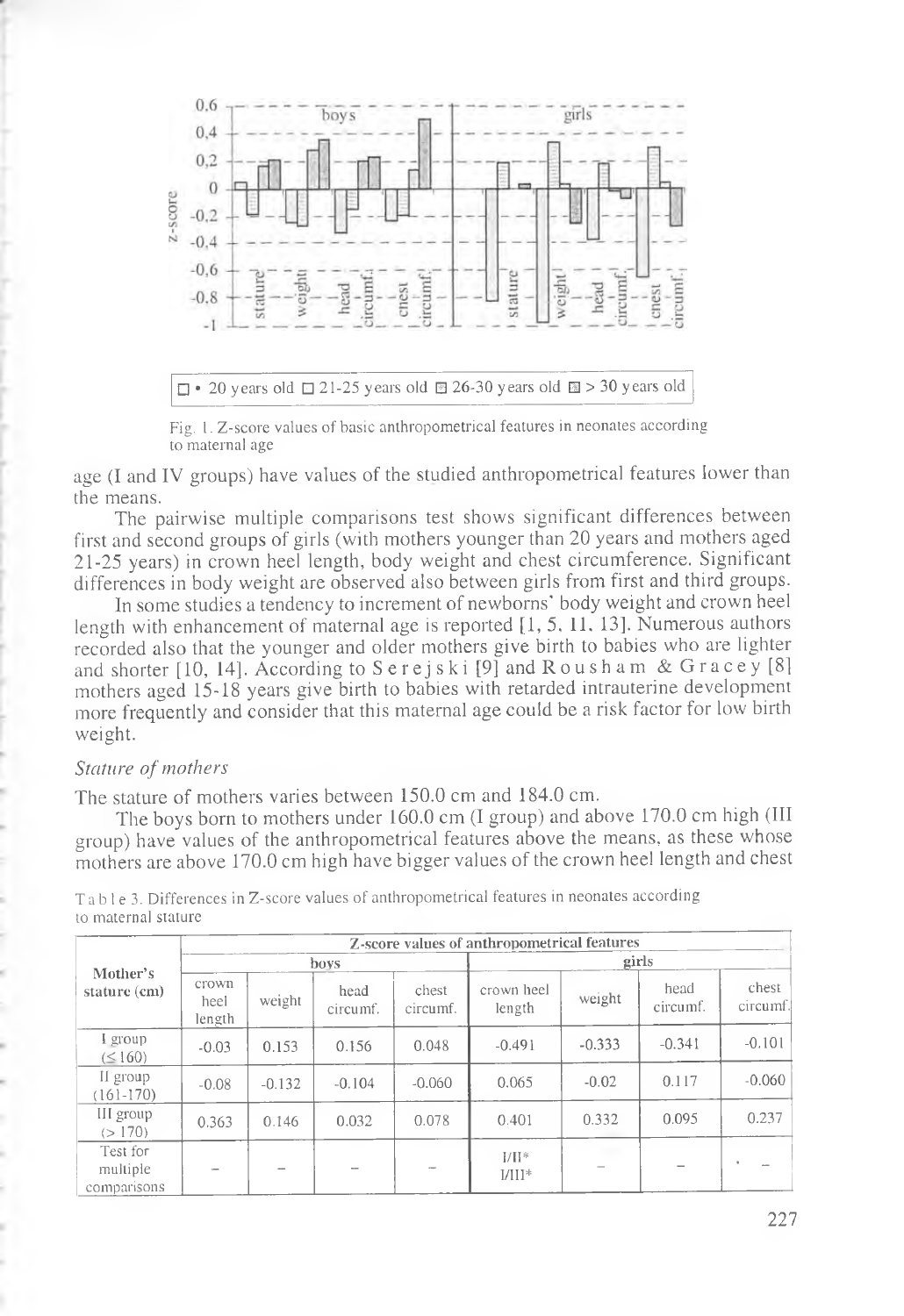

Fig. 2. Z-score values of basic anthropometrical features in neonates according to maternal stature

circumference (Table 3, Fig. 2). The values of all anthropometrical features of boys from the second group (with stature of mothers between 161.0 and 170.0 cm) are lower than the means.

The dependence between anthropometrical status of newborn girls and stature of their mothers also is stronger in these whose mothers are above 170.0 cm high (III group) (Table 3, Fig. 2). The girls of the third group have the highest values of the anthropometrical features. These values are over the mean, with exception of the head circumference ones, which are higher in the girls from the second group. As distinct from boys, the girls born to mothers with stature under 160.0 cm (I group) have values of the anthropometrical features lower and near to the means. The maternal stature influenced significantly only the crown heel length of the newborn girls.

According to the pairwise multiple comparisons test, significantly intergroup differences are observed: the girls from first group (with mothers' stature up to  $160.0$  cm) have significantly shorter crown heel length than girls whose mothers are taller.

The question of dependence between parental stature (mainly of the mother) and neonates' body sizes is discussed by many authors [1, 2, 7, 13]. They found that the increment of maternal stature leads to considerable increment of body weight and stature at birth. Voigt et al. [11] maintain that the mothers' stature has a twice stronger effect than the fathers' one.

### Conclusions

We can summarize that the maternal age and stature at child's birth influence the anthropometrical characteristic in newborn infants:

• The neonates' body sizes growing up with increasing of maternal age, as the boys and girls, whose mothers are at the age of 20-30 years have biggest sizes. The neonates from both genders, whose mothers are under 20 and girls whose mothers are over 30 years of age, have values of the anthropometrical features lower than the means.

• With increasing of mothers' stature (above 170 cm in height), the neonates from both genders have biggest body sizes.